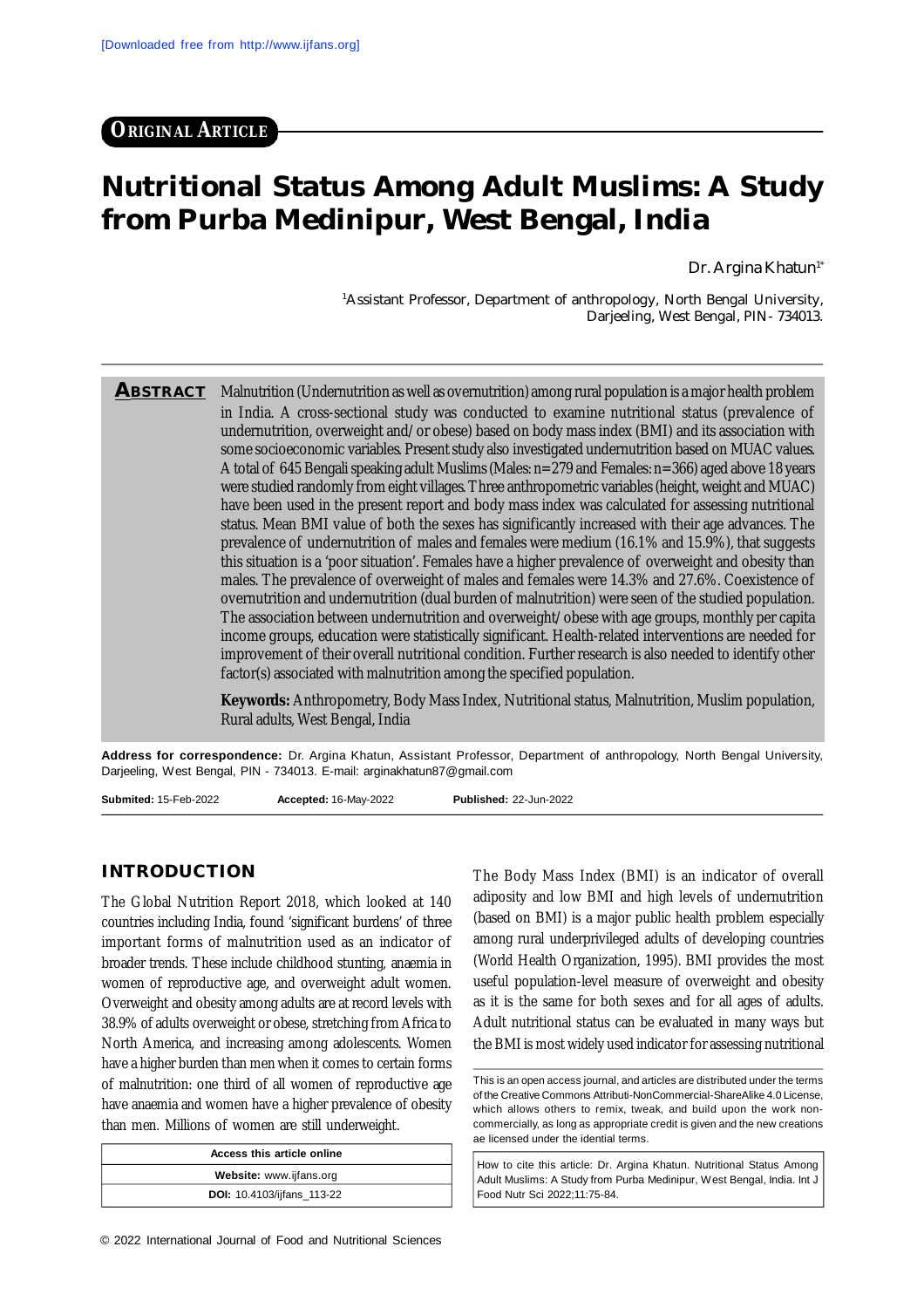status of adults because its use is inexpensive, non-invasive and suitable for large-scale surveys (Lohman et al., 1988; Ferro-Luzzi et al., 1992; James et al., 1994). Thus, BMI is the most established anthropometric indicator used for assessment of adult nutritional status (Lee and Nieman, 2003). BMI is generally considered a good indicator of not only the nutritional status but also the socio-economic condition of a population, especially adult populations of developing countries (Ferro-Luzzi et al., 1992; Shetty and James, 1994; Nube et al., 1998; Khongsdier, 2002). BMI <18.5 kg/m<sup>2</sup> is considered an indicator of undernutrition and it predicts an individual's morbidity or other physiological and functional impairments (World Health Organization, 1995). Overweight and obesity are defined as abnormal or excessive fat accumulation that may impair health. BMI>25.00 kg/m<sup>2</sup> is considered an indicator of overweight or obesity (WHO, 1995) and it increases the risk of diseases like coronary heart disease, ischemic stroke, type 2 diabetes mellitus, breast and other common cancers. Obesity is increasing at a rapid pace throughout the world. It is estimated that at present, more than 300 million people are obese and over 1.5 billion are overweight worldwide (The Global Challenge of Obesity and International Obesity Task, 2016). Many low and middle income countries are now facing a "double burden" of diseases with a rapid upsurge in Noncommunicable Disease (NCD) risk factors such as overweight and obesity apart from existing infectious disease and undernutrition. Overweight and obesity are major risk factors for a number of chronic diseases; around 44% of diabetes, 23% of ischemic heart disease, and 7%-41% of certain cancer burdens are attributable to overweight and obesity (WHO, 2015).

Mid Upper Arm Circumference (MUAC) is also an important indicator to assess the adult nutritional status. The assessment of adult nutritional status using MUAC requires no equipment apart from a tape measure. As the index is the actual measurement itself, mathematical manipulation of the measurement obtained is not necessary. MUAC has emerged in the literature as a potential screening tool for poor nutritional status (James et.al. 1994) analyzed its usefulness in adults, and calculated cut-off equivalent to Body Mass Index (BMI) and cut-off for Chronic Energy Deficiency (CED), using a range of data sets from developing countries. MUAC is an appropriate indicator for the assessment of acute adult under-nutrition (Chakraorty et al. 2011). This is an indicator of low BMI in population screening for undernutrition (Das et al. 2018).

There are several studies on nutritional status based on BMI (undernutrition, overweight and obesity) among adults in India as well as in West Bengal (James et.al., 2004; Flegal et al. 2013; Jose S, 2011; Caufield et al. 2004; Siddiqui et al. 2017; James et al. 1994; Nubé et al. 1998; Shetty et al. 1994; Khongsdier R., 2002; Bose et al 2009; Khongsdier, 2002; Pryer et al. 2006; Clusen et al. 2006; Sarkar, R. 2016; Shetty et al. 1994; Mandal et al. 2011; Datta Banik et al. 2007; Ghosh et al. 2015; Sardar et al. 2018; Karmakar et al. 2019). There are also several studies on the association between nutritional status and socio economic factors among adults (Chakraborty et al. 2009; Mungreiphy et. al. 2010; Tigga et al. 2018).

There has been no study so far to assess the nutritional status among the adults Muslim of Nandigram I Block. In view of this context, the present study has been conducted to report the prevalence of undernutrition as well as overnutrition (overweight and/or obese) based on BMI and its association with some socioeconomic status. Present study also investigated undernutrition based on MUAC among the Bengalee Muslim adults of Nandigram I Block of Purba Medinipur district of West Bengal, India.

## **MATERIALS AND METHODS**

## *Study Area and Population*

The present investigation was carried out by field survey among rural Bengali adult Muslims in Nandigram-I block. Nandigram-I block is located approximately 39 KM towards South from district head quarters Tamluk and 128 kms from Kolkata, the provincial capital of West Bengal. For convenience and operational difficulties no strict sampling method had been applied (Khongsdier R 2002, Chakraborty et al. 2011, Das et al. 2018). Eight villages (near and surroundings of Nandigram police station) has been selected for this investigation. The total study sample size was 645 Bengalee Muslim adults who speak in Bengali (Males: n=279 and Females: n=366). Verbal consent has been taken from each participant before commencement of the study. Healthy respondents has been selected and studied randomly from the villages. The age range of this study was 18 years to 70 years. Overall response rate was found to be around 80%.

## *Socio Economic Variables*

Age, monthly family income, educational level, house type, type of family were recorded by structured interview and schedule method to determine the socio-economic condition of the participants. All the respondents were classified into five age groups, followed by previous studies (Das et al. 2016, Karmakar et al. 2019, Das et al. 2020). The groups were 18- 29.9 (males=109, females=136) years, 30-39.9 (males=59, females=87) years, 40-49.9 (males=46, females=67) years, 50- 59.9 (males=30, females=37) years, and  $>60$  (males=35, females=39) years. Total monthly family income (MFI) was recorded in terms of the Indian currency of Rupees (Rs.). All the respondents were classified into three family income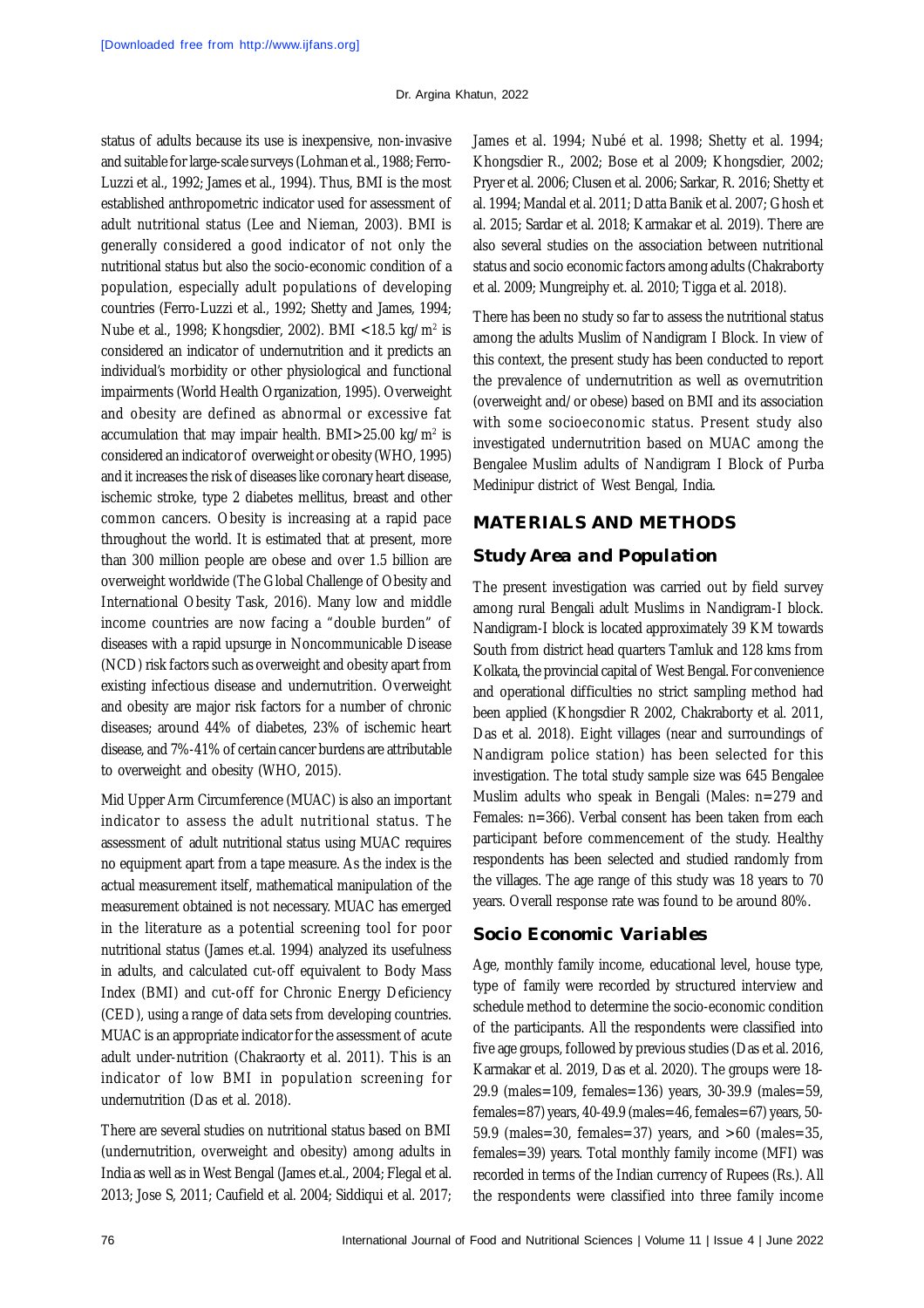groups (FIG) according to their monthly family income (MFI) as half of the participantions family income was below Rs. 8001. FIG I: MFI<Rs. 8000, FIG II: MFI = Rs. 8001- 15000 and FIG III: MFI >Rs. 15001. Educational level was recorded as 'illiterate' and 'literate'. The respondents, who could not read and write, were recorded as 'illiterate'. Literate was recorded the standard of class for which the respondent appeared the examination. Respondents, who read upto standard V, were considered as 'primary'. The ones, who passed Madhyamik examination, were considered as 'secondary'. The ones, who passed higher secondary examination or had other higher degree, were considered as 'higher secondary and above'. Family type was recorded as nuclear family (a couple and their depended children) and joint family (many generations living in the same household and share same kitchen). House type was recorded as kacha (Adults, who lived in mud with bamboo fenced house) and pucca (adults, who lived in brick wall house). Based on B.G. Prasad SES scale (2021), respondents were classified into five monthly per capita income groups (MPCIG), as Class I (MPCI > Rs. 7770), Class II (MPCI = Rs. 3808-7769), Class III (MPCI = Rs. 2253-3807), Class IV (MPCI = Rs. 1166-2252) and Class V (MPCI Rs. <1165).

## *Anthropometry and Nutritional Status*

Three anthropometric variables have been used in the present report following standard procedure as recommended by Lohman et al. (1988). Height was measured to the nearest 0.1 cm using Martin's anthropometer. Body weight was recorded to nearest 0.5 kg on a conventional weighing scale. Circumference measurement was made to the nearest 0.1 cm using a flexible inelastic steel tape. Body mass index (BMI) – a popular indicator of generalised adiposity has been calculated following the formula of World Health Organization (1995), BMI = Weight (kg)/Height (m)². BMI (kg/m²) cut-off points (WHO, 1995) were used for determine nutritional status as Undernutrition: BMI < 18.5; Normal: BMI =  $18.5 - 24.9$ ; Overweight: BMI = 25.0 – 29.99; Obese: BMI > 30.0. The following classification (WHO, 1995) according to percentage of a population with BMI < 18.5 kg/m<sup>2</sup> was used: Low (5- 9%): Warning sign, monitoring required; Medium (10-19%): Poor situation; High (20-39%): Serious situation; Very high (>40%): Critical situation. Internationally accepted cuts off values were used (James et al., 1994) for determine nutritional status according to MUAC as Undernutrition: MUAC < 23 cm (male), MUAC < 22 cm (female) and Normal: MUAC > 23 cm (male), MUAC  $>$  22 cm (female).

## *Statistical Analysis*

Intra-observer technical errors of measurements (TEM) were calculated at the preliminary stage of the interpretation, based on replicate measurements on 30 random selected respondents. Descriptive statistics of mean and SD were calculated to describe the characteristics of the sample. T-test was calculated to see the sex differences of mean age and anthropometric characteristics. Chi-square  $(\chi^2)$  analysis was applied to assess significant differences in nutritional status (undernutrition and overweight/obese) with age groups, different socio-economic variables and MUAC categories. All statistical analyses were performed using the SPSS version 10 and p < 0.05 was considered as statistically significant.

# **RESULTS**

# *Age and Socio-economic Characteristics*

Frequency and percentage of age groups, monthly family income groups, education, family type, type of house and monthly per capita income groups of the participants are shown in Table 1. Percentage (%) of 1st age group of males and females were 39.1% and 37.2% respectively and respondents of this age group were higher than other age groups. Percentage of last age group (>60 years) of male and females were 12.5% and 10.7% respectively. Lower prevalence of males and females were (10.8% and 10.1%), respectively in the 4th age group (50-59.9 years) compared with other age groups. Higher frequency (%) of monthly family income (MFI) of both males and females were 50.2% and 58.5%, respectively in MFIG I (MFI Rs. < 8000). Lower frequency (%) of monthly family income (MFI) of both males and females were 20.8% and 13.1%, respectively in MFIG III (MFI > Rs. 15001). Approximately 50 percent adult Muslims monthly family income was below Rs. 8001 which had in the lowest income group. In male respondents, 24% were illiterate and 76% were literate. Out of 76% literate males, 29%, 35.5% and 11.5% respondents had primary education, secondary education and higher secondary or above education, respectively. In female respondents, 21.9% were illiterate and 78.1% were literate. Out of 78.1% literate females, 23%, 44.5% and 10.7% had primary education, secondary education and higher secondary or above education, respectively. 63.1% male and 61.2% female participants lived in nuclear family. 54.1% male and 53.0% female respondents lived in kacha house. Higher prevalence of monthly per capita income (MPCI) of males and females were in socioeconomic class IV (46.2% and 45.6%), respectively.

## *Anthropometric Characteristics*

Mean (SD) of age, anthropometric characteristics and body mass index are shown in Table 2. The mean (SD) age of males and females were 37.80 (15.82) years and 37.25 (14.54) years, respectively. The mean (SD) height of the males and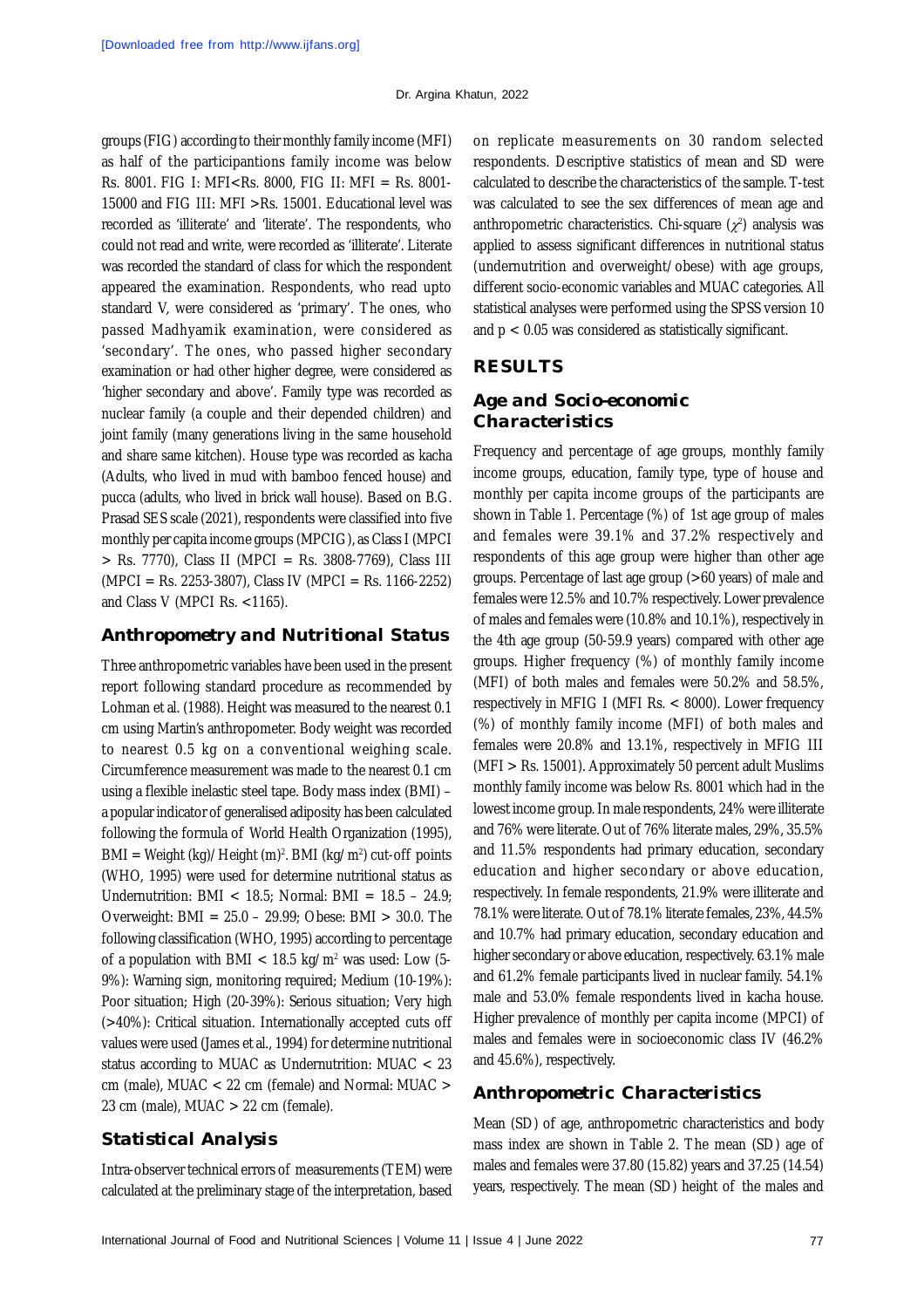# **Table 1: Frequency and Percentage of Age Groups and Socio Economic Status of Studied Population Males (n=279) Females (n=366) Variables n % n % Age groups (Years)** 18-29.9 109 39.1 136 37.2 30-39.9 59 21.1 87 23.8  $40-49.9$  16.5 67 18.3 50-59.9 30 10.8 37 10.1  $\geq 60$  10.7 10.7 12.5 10.7 12.5 10.7 Monthly family income groups  $MFI \le Rs. 8000$  140 50.2 214 58.5 MFI = Rs. 8001 - 15000  $\vert$  81  $\vert$  29 104 104 28.4  $MFI \geq RS. 15001$  58 20.8 48 13.1 Education Illiterate 67 24 80 21.9 Primary 81 29 84 23 Secondary 99 35.5 163 44.5 Higher secondary or above 1 32 11.5 39 10.7 Family type Nuclear 176 | 176 | 63.1 | 224 | 61.2 Joint 103 36.9 142 38.8 House type Kacha 151 | 151 | 54.1 | 194 | 53.0 Pucca 128 45.9 172 47.0 Monthly per capita income groups (modified B.G. Prasad scale, 2021) Class I (MPCI  $\ge$  Rs. 7770) 02 0.7 0.7 02 0.5 Class II (MPCI=Rs. 3808-7769) | 17 | 6.1 | 16 | 4.4 Class III (MPCI= Rs. 2253-3807) 73 26.2 75 20.5 Class IV (MPCI= Rs. 1166-2252) 129 46.2 167 167 45.6 Class V (MPCI Rs. <1165)  $\begin{array}{|c|c|c|c|c|c|c|c|c|} \hline \end{array}$  58 20.8 106 106 29.0

#### Dr. Argina Khatun, 2022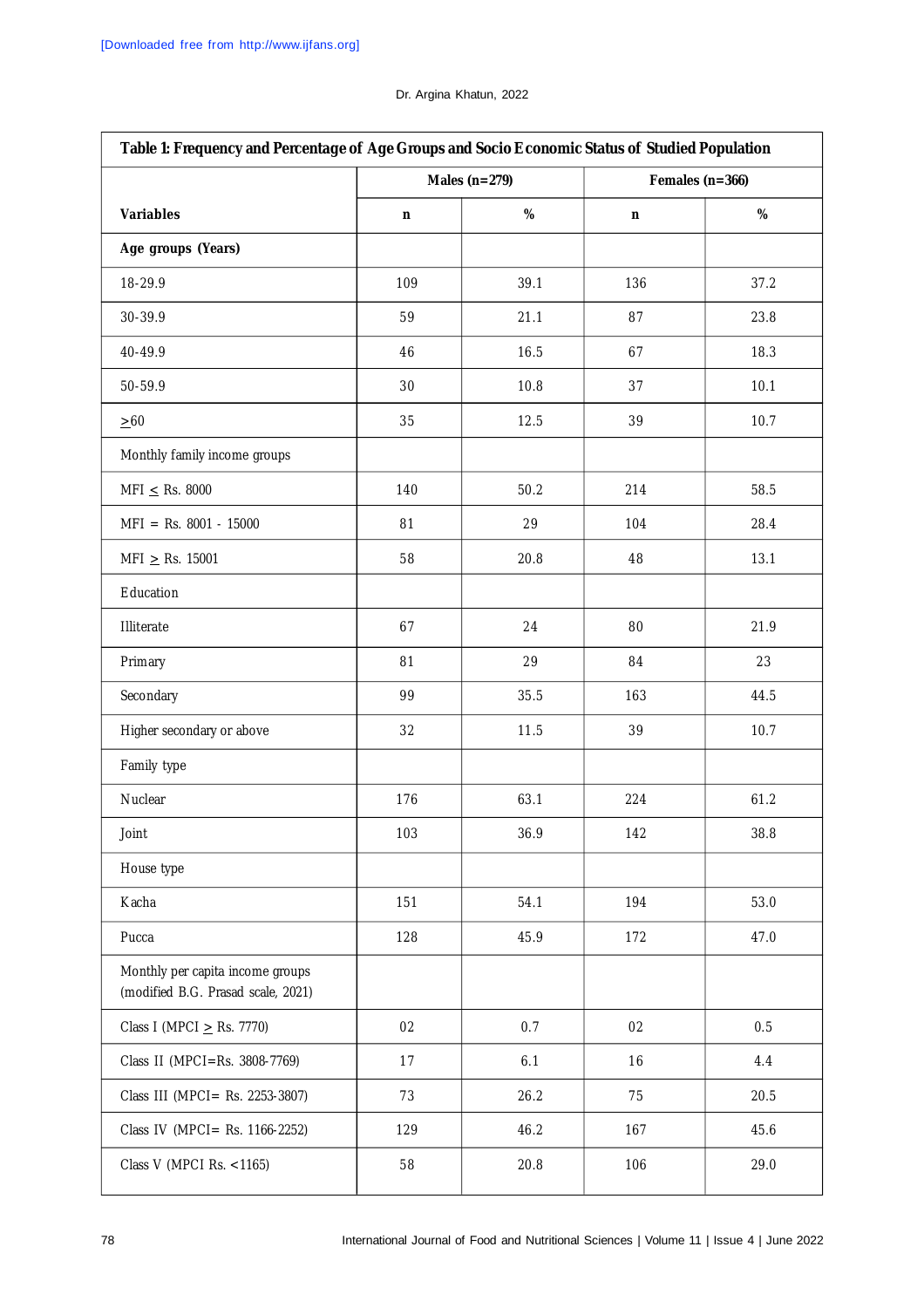| Table 2: Descriptive Statistics of Anthropometric Characteristics of Adult Muslims |               |                |          |
|------------------------------------------------------------------------------------|---------------|----------------|----------|
|                                                                                    | Mean (SD)     |                |          |
| <b>Variables</b>                                                                   | <b>Males</b>  | <b>Females</b> | t-value  |
| Age (Years)                                                                        | 37.80 (15.82) | 37.25 (14.54)  |          |
| Height (cm)                                                                        | 162.0(6.1)    | 150.5(5.9)     | $24.34*$ |
| Weight (kg)                                                                        | 58.2 (10.9)   | 52.6 (10.8)    | $6.55*$  |
| MUAC (cm)                                                                          | 26.1(3.2)     | 25.7(3.9)      | 1.21ns   |
| BMI ( $kg/m2$ )                                                                    | 22.17 (3.78)  | 23.19 (4.39)   | $3.10*$  |
| Note: *Significant at 0.05 level                                                   |               |                |          |

#### Dr. Argina Khatun, 2022

females were 162.0 (6.1) cm and 150.2 (7.8) cm, respectively. The mean (SD) weight of the males and females were 58.2 (10.9) kg and 52.4 (11.1) kg, respectively. The mean (SD) MUAC of males and females were 26.1 (3.2) cm and 25.7 (3.9) cm, respectively. Mean (SD) BMI (kg/m2) of males and females were 22.17 (3.78) kg/m2 and 23.19 (4.39) kg/m2, respectively. Sex differences between the means of all anthropometric variables except MUAC were statistically significant (p<0.05).

## **Nutritional status by body mass index (BMI) and mid-upper arm circumference (MUAC)**

Table 3 demonstrates overall frequency (%) of nutritional status according to international (WHO, 1995) classification and Asia specific classification (WHO, 2000). 16.1% male and 15.8% female respondents were undernutrition or chronic energy deficiency (CED). As per WHO international classification 14.3% and 4.3% males were overweight and obese whereas 20.1% and 18.6% males were overweight and obese (as per WHO Asia specific cut off points). Prevalence of overweight and obese in females was 20.1% and 18.6% (international classification) but as per Asia specific cut off

points it was 15% and 35%, respectively. Table 4 shows prevalence of nutritional status according to MUAC of respondents. 15.8% males (MUAC <23 cm) and 19.7% females (MUAC <22 cm) were undernourished whereas 84.2% males (MUAC > 23 cm) and 80.3% females (MUAC > 22 cm) were normal. Prevalence of undernutrition and overweight/obese of adults according to socio economic variables and MUAC categories is shown in Table 5. Higher prevalence of undernutrition (UN) and overweight/obese (ON) were 62.1% and 31.1% in the age group of 18-29.9 years and 30-39.9 years, respectively. The differences in prevalence of UN and ON with age groups was statistically significant ( $\chi^2$  = 47.37, df = 4, P=0.000). Respondents who passed secondary education were more UN (37.9%) and ON (43.3%) than the respondents of other educational categories, these differences were statistically significant ( $\chi^2$  = 18.72,  $df = 3$ , P=0.000). Respondents who lived in nuclear family and kacha house were more undernourished (61.2% and 55.3%) than the respondents who lived in joint family and pucca house. Higher prevalence of ON was found among respondents residing in nuclear family and pucca house (58.9% and 53.3%) as compared to the respondents residing in joint family and kacha house. However, these differences were not

**Table 3: Overall frequency (%) of nutritional status according to International Classification (WHO, 1995) and Asia specific classification (WHO, 2000)**

| <b>Nutritional Status</b> | International classification (WHO, 1995) |              | Asia specific classification (WHO, 2000) |              |  |
|---------------------------|------------------------------------------|--------------|------------------------------------------|--------------|--|
|                           | Male $n$ $(\%)$                          | Female n (%) | Male $n$ $%$ )                           | Female n (%) |  |
| Underweight               | 45 (16.1)                                | 58 (15.9)    | 45(16.1)                                 | 58 (15.8)    |  |
| Normal                    | 182 (65.2)                               | 180 (49.2)   | 126 (45.2)                               | 125 (34.2)   |  |
| Overweight                | 40 (14.3)                                | 101 (27.6)   | 56(20.1)                                 | 55 (15)      |  |
| Obese                     | 12(4.3)                                  | 27(7.4)      | 52 (18.6)                                | 128 (35)     |  |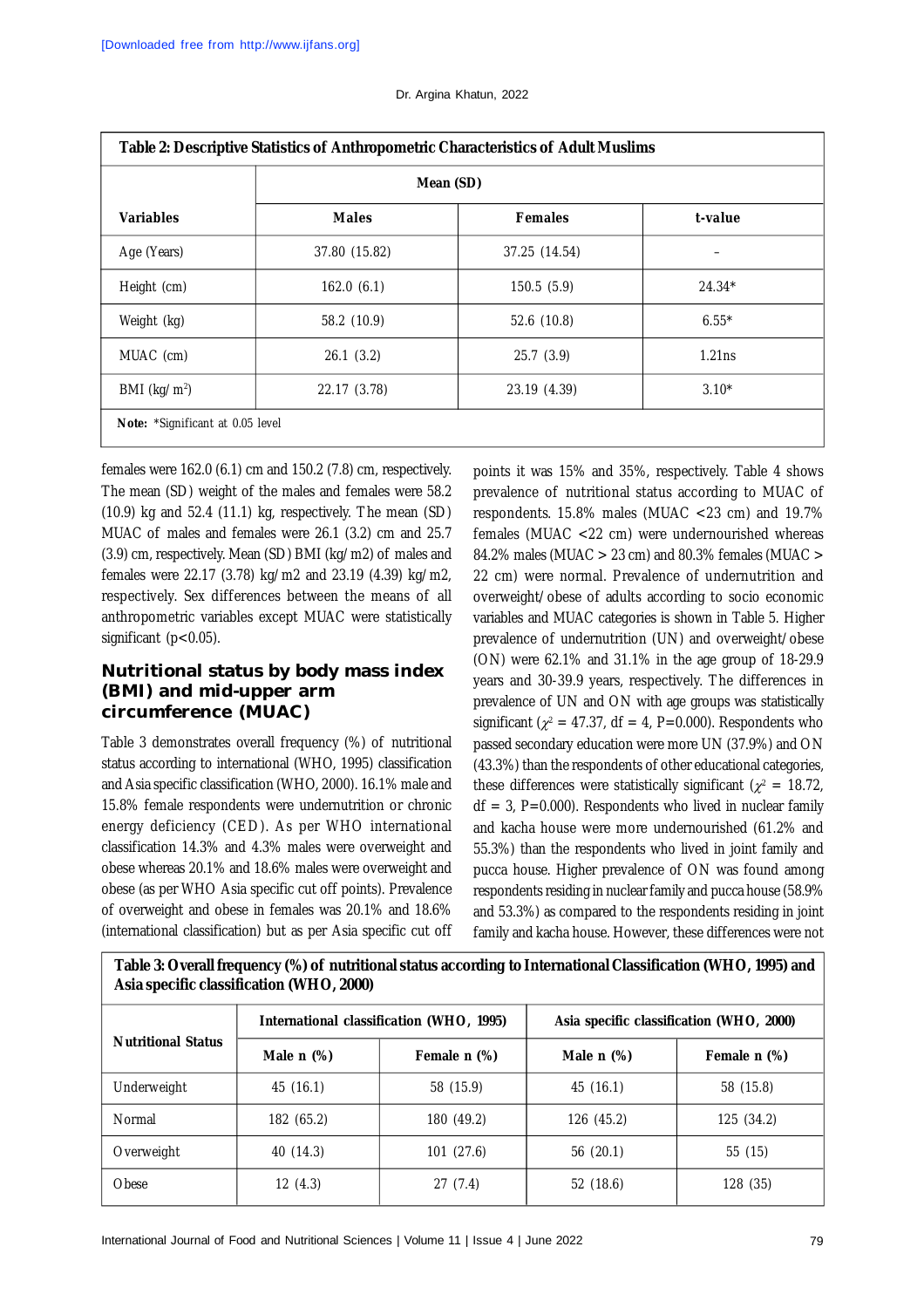statistically significant. Respondents of 1st monthly family income group (MFI < Rs. 8000) was more UN (59.2%) and also was more ON (50.0%) but this association was not

statistically significant ( $\chi^2$  = 2.28, df = 2, P=0.320). More UN and ON were found among the respondents from socio economic status of class IV (35.9% and 47.2%), these

| Table 4: Overall Frequencies (%) of Nutritional Status According to MUAC of Adults Muslims |               |            |  |
|--------------------------------------------------------------------------------------------|---------------|------------|--|
| <b>Nutritional Status</b>                                                                  | Frequency (%) |            |  |
|                                                                                            | Male          | Female     |  |
| Undernourished<br>Men: MUAC $<$ 23 cm.<br>Women: $MUAC < 22$ cm)                           | 44 (15.8)     | 72 (19.7)  |  |
| Normal<br>Men: MUAC $>$ 23 cm,<br>Women: $MUAC > 22$ cm)                                   | 235 (84.2)    | 294 (80.3) |  |

## **Table 5: Distribution of the Underweight and Overweight/Obesity Study Respondents According to Socio Economic Characteristics and MUAC Categories (n = 283)**

| <b>Variables</b>             | Underweight<br>n (%) | Overweight/obese<br>n (%) | Chi-square, df, P |
|------------------------------|----------------------|---------------------------|-------------------|
| Age groups (Years)           |                      |                           |                   |
| 18-29.9                      | 64 (62.1)            | 46 (25.6)                 | 47.37, 4, 0.000   |
| 30-39.9                      | 7(6.8)               | 56 (31.1)                 |                   |
| 40-49.9                      | 10(9.7)              | 37 (20.6)                 |                   |
| 50-59.9                      | 5(4.9)               | 18 (10.0)                 |                   |
| $\geq 60$                    | 17 (16.5)            | 23 (12.8)                 |                   |
| <b>Education</b>             |                      |                           |                   |
| Illiterate                   | 29 (28.2)            | 35 (19.4)                 | 18.72, 3, 0.000   |
| Primary                      | 13 (12.6)            | 52 (28.9)                 |                   |
| Secondary                    | 39 (37.9)            | 78 (43.3)                 |                   |
| Higher secondary or above    | 22 (21.4)            | 15(8.3)                   |                   |
| Family type                  |                      |                           |                   |
| Nuclear                      | 63 (61.2)            | 106 (58.9)                | 0.141, 1, 0.707   |
| Joint                        | 40 (38.8)            | 74 (41.1)                 |                   |
| House type                   |                      |                           |                   |
| Kacha                        | 57 (55.3)            | 84 (46.7)                 | 1.97, 1, 0.160    |
| Pucca                        | 46 (44.7)            | 96 (53.3)                 |                   |
| Monthly family income groups |                      |                           |                   |
| MFI $\le$ Rs. 8000           | 61 (59.2)            | 90 (50.0)                 | 2.28, 2, 0.320    |
| MFI= Rs. 8001 - 15000        | 26 (25.2)            | 54 (30.0)                 |                   |
| MFI $\leq$ Rs. 15001         | 16 (15.5)            | 36 (20.0)                 |                   |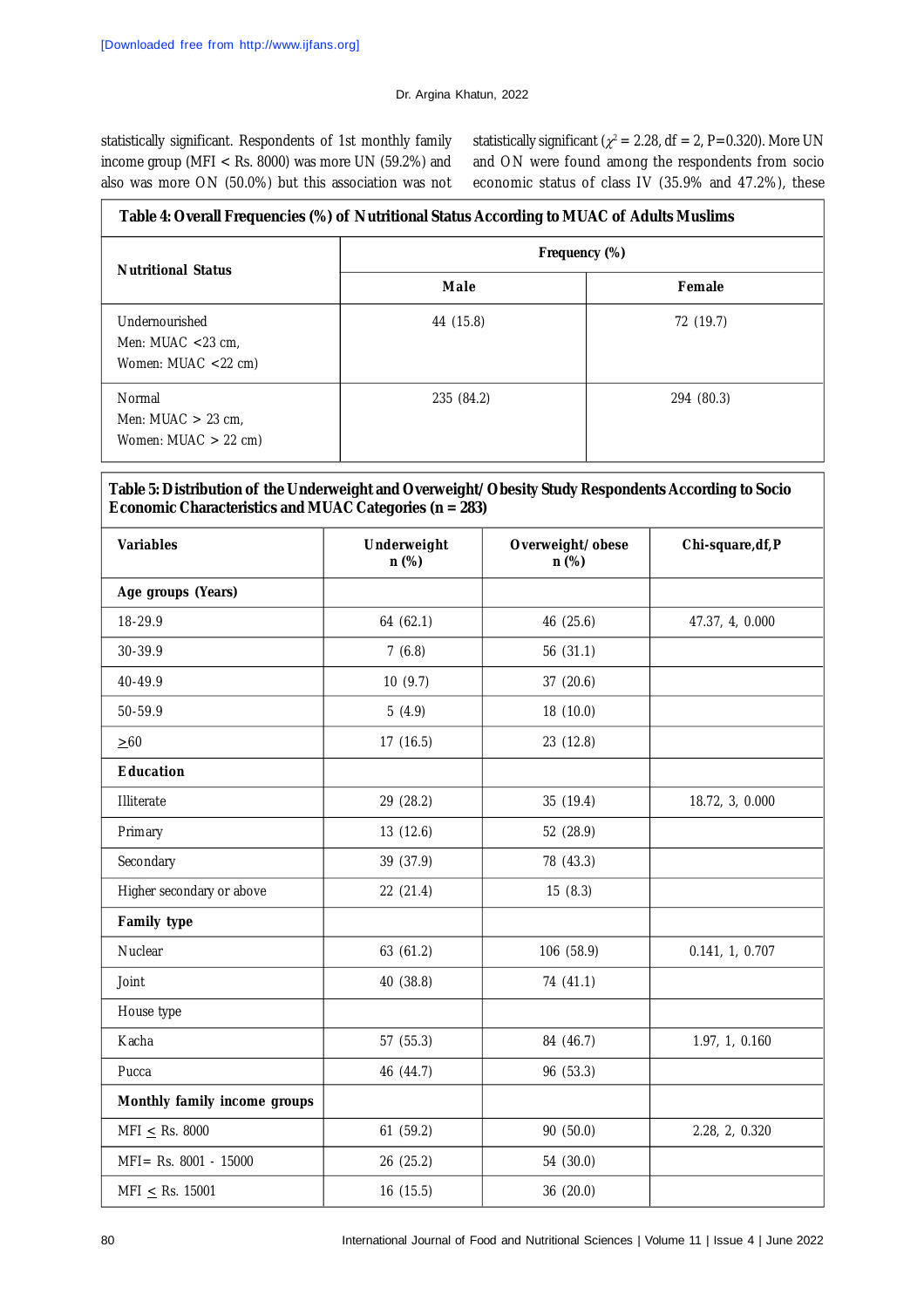| Table 5 (Cont.)        |                           |                   |  |
|------------------------|---------------------------|-------------------|--|
| Underweight<br>$n$ (%) | Overweight/obese<br>n (%) | Chi-square, df, P |  |
|                        |                           |                   |  |
| $\mathbf{0}$           | 4(2.2)                    | 16.99, 4, 0.002   |  |
| 2(1.9)                 | 18 (10.0)                 |                   |  |
| 28 (27.2)              | 28 (15.6)                 |                   |  |
| 37 (35.9)              | 85 (47.2)                 |                   |  |
| 36(35.0)               | 45 (25.0)                 |                   |  |
|                        |                           |                   |  |
| 84 (81.6)              | 2(1.1)                    | 20.04, 1, 0.000   |  |
| 19(18.4)               | 178 (98.9)                |                   |  |
|                        |                           |                   |  |

association was statistically significant ( $\chi^2$  = 16.99, df = 4, P=0.002). Higher prevalence of UN (81.6%) and ON (98.9%) was seen among the undernourished and normal (According to MUAC) respondents, respectively. The association between UN and ON with MUAC categories were statistically significant  $(\chi^2 = 20.04, df = 1, P=0.000).$ 

# **DISCUSSION**

The present investigation was conducted to assess nutritional status and its association with socioeconomic variables among adult Bengalee Muslims who lived in Nandigram block, Purba Medinipur district, West Bengal, India. Assessment of nutritional status is an integral component for documenting the overall health of an individual and/or population, and is an indicator of the well-being of a particular region.

The mean of HT, WT and MUAC of male adults were significantly higher than female adults of present study whereas mean BMI of males were significantly (P<0.01) lower than female adults. Mean HT, WT and MUAC of males of recent studies (Deangan et al. 2010, Das et al. 2013, Das et al. 2016, Chakraborty R. 2011, Dutta Banik S et al. 2016, Dutta Banik S. 2016) were lower than the males of present study. Mean HT, WT and MUAC of females of several recent studies (Das et al. 2016, Dutta Banik S. 2016, Nag et al. 2015) were lower than the females of present study. Mean BMI (kg/m<sup>2</sup> ) of males and females of several recent studies (Das et al. 2016, Dutta Banik S. 2016) were lower than the males and females, separately of present study but mean BMI of present study of males and females were lower than the study of Nag et. al. 2015.

Overall prevalence of undernutrition of adult population of present investigation was lower but overweight/obese of

studied population was higher than rural adult Muslim population studied by Tigga et al. 2018. The prevalence of undernutrition of males and females of present study were lower but overweight were higher than recent studies (Das et al. 2016, Chakraborty et.al. 2011, Das et al. 2016, NFHS-4). Undernutrition based on MUAC was observed only 15.8 % of males and 19.7% of females; these values were lower than the slum dwellers of Midnapore (Das P. 2017).

My study showed that more participants were undernourished in the lower age group (<30 years) and this findings was similar to the recent studies by Tigga et al. 2018. Second age group (30-39.9 years) of this population was more overweight/obese, findings similar to Karmakar et al. 2019 but it was higher among rural Muslim population (Tigga et al. 2018) in the age group 40-49.9 years. Secondary passed respondents was more overweight in the present study but it was more in rural population of Singur (Karmakar et al. 2019). Majority of undernutrition and overweight respondents of present study were in lower socioeconomic groups (Class IV and V) and the association between socioeconomic status, UN and ON were statistically significant. These observations is similar to rural population of Singur (Karmakar et al. 2019) but the association between socioeconomic status and overweight and/or obesity was not statistically significant.

## **CONCLUSION**

The present study does not report significantly  $(P<0.05)$ decreasing trend in mean height in males with the advancement of age but it shows a significantly increasing trend in mean height in females and mean weight in both males and females with the advancement of age. As a result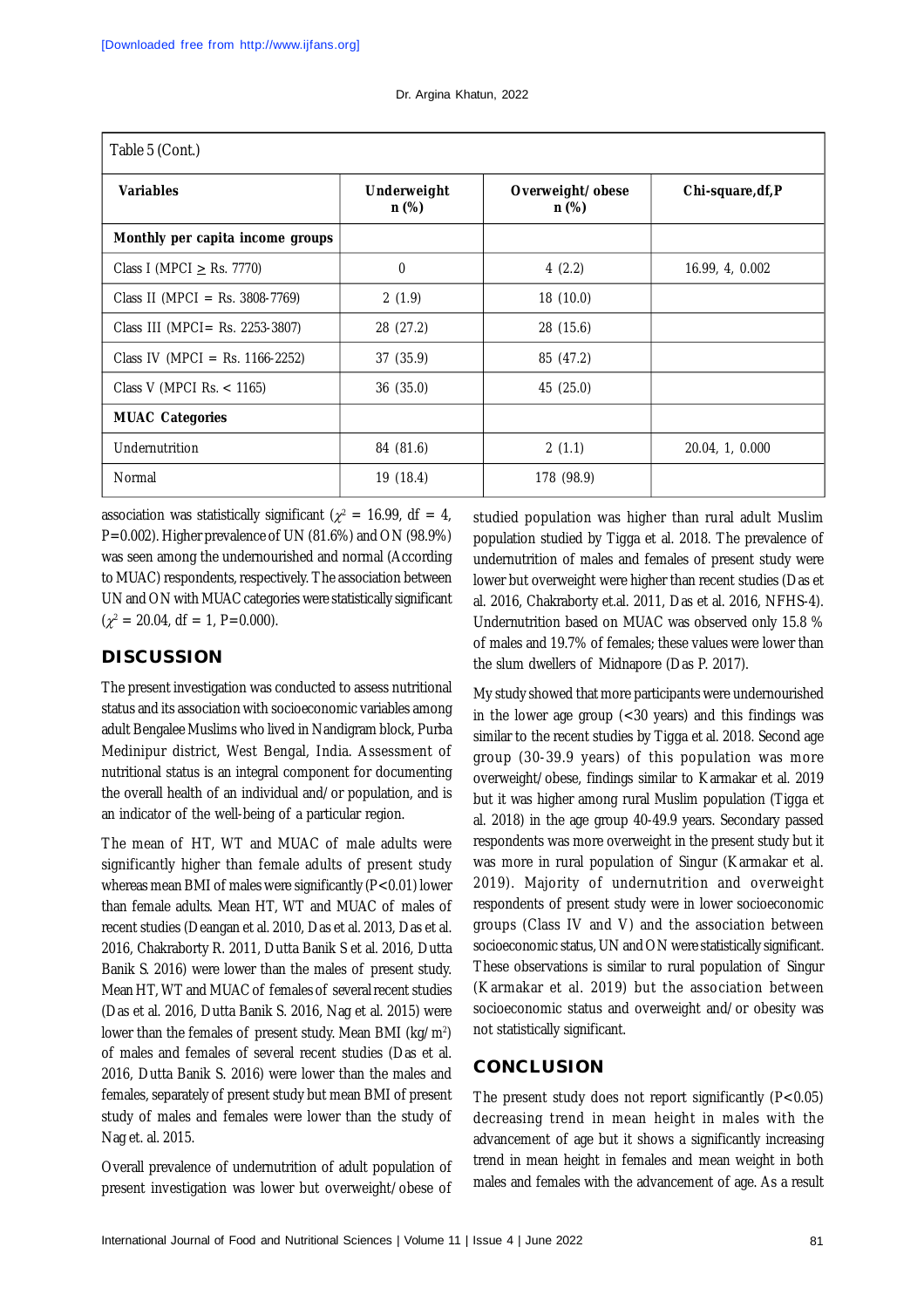mean BMI value of both the sexes has significantly increased with their age advances. The prevalence of undernutrition of males and females were medium (16.1% and 15.9%) thus the situation is 'poor situation'. The prevalence of overweight of males and females were 14.3% and 27.6%, respectively. Coexistence of overnutrition and undernutrition (dual burden of malnutrition) were seen in the population. Females have a higher prevalence of undernutrition as well as overweight and obesity than males. Health-related interventions are needed for improvement of their nutritional situation. Further research is also needed to identify other factor(s) which was associated on malnutrition among the population. This observation of the present study may be helpful to help organize regular health checkup camps for identifying health problems among the individuals due to malnutrition.

# **RECOMMENDATION**

There were lack of information of dietary pattern, other socio demographic characters and also lack of interpretation which relates undernutrition and overnutrition among adults.

# **ACKNOWLEDGEMENT**

I acknowledge the authorities of the North Bengal University, Darjeeling for providing this NBU assisted research project. I also acknowledge the Block Development Officer of Nandigram 1, local community leaders, my respondents and my research assistants.

# **ENDNOTE**

Funding: This study was supported by a grant from the University of North Bengal [Ref. No. 1953/R-2019, date-04.04.2019] to Dr. Argina Khatun, Assistant Professor in Anthropology of NBU.

# **REFERENCES**

Bose, K., Bisai, S., Sadhukhan, S., Mukhopadhyay, A. and Bhadra, M. (2009). Undernutrition among adult Bengalees of Dearah, Hooghly District, West Bengal, India: Relationship with educational status and food habit. *Anthropologischer Anzeiger.* 67(2), 121-8.

Caufield, L., de Onis, M. and Blossner, M. (2004). Undernutrition as an underlying cause of child deaths associated with diarrhoea, pneumonia, malaria and measles. *Am J Clin Nutr.* 80, 193-198.

Clusen, T., Charlton, K. E. and Holmboe-Ottesen, G. (2006). Nutritional status, tobacco used and alcohol consumption of older persons in Botswana. *J. Nutr. Health Aging.* 10, 104- 110.

Chakraborty, R., Bose, K. and Bisai, S (2009). Relationship of family income and house type to body mass index and chronic energy deficiency among urban Bengalee male slum dwellers of Kolkata, India. *Journal Homo of Comparative Human Biology,* 60, 45-57.

Chakraborty, R., Bose, K. and Koziel, S. (2011). Use of midupper arm circumference in determining undernutrition and illness inrural adult Oraon men of Gumla District, Jharkhand, India. *Rural Remote Health.* 11, 1754.

Chakraborty, S. and Bharati, P. (2010). Adult body dimension and determinants of chronic energy deficiency among the shabar tribe living in urban, rural and forest habitats in Orissa,India. *Annals of Human Biology,* 37(2), 149-169.

Das, P. (2017). Nutritional status of adult slum dwellers of Midnapore town, West Bengal, India. Ph. D. thesis submitted to Department of Anthropology, Vidyasaar University, West Bengal.

Kossinets, Gueorgi and Duncan, J. Watts (2009). Origins of Homophily in an Evolving Social Network. *Am. J. Sociol*. 115, 405-50. DOI : 10.1086/599247. <http://www.journals.> uchicago.edu/toc/ajs/current, accessed February 28, 2010.

Das, S., Debsharma, B. and Bose, K. (2013). Adiposity and health status among adult male Mundas and Oraons of Paschim Medinipur, West Bengal, India. Hindawi publishing corporation. *Journal of Anthropology*, <http://dx.doi.org/> 10.1155/2013/324264.

Datta Banik, S., Bose, K., Bisai, S., Bhattacharya, M., Das, S., Jana, A. and Purkait, P. (2007). Undernutrition among adult Dhimals of Naxalbari, West Bengal: Comparison with other tribes of eastern India. *Food and Nutrition Bulletin*, 28(3).

Das, P., Khatun, A., Mukhopadhyay, A., Bhadra, M. and Bose, K. (2016). Anthropometric characteristics of adult Bengalee slum dwellers of Midnapore town, Paschim Medinipore, West Bengal, India. *Int. J. Exp. Res. Rev.,* 8, 1-8.

Das, P., Khatun, A., Mukhopadhyay, A., Bhadra, M., Bose, K (2016). Nutritional status of adult Bengalee slum dwellers of Midnapore town, Paschim Medinipore, West Bengal, India. Int. *J. Exp. Res. Rev.,* 8, 23-28.

Das, P., Khatun, A., Bose, K. and Chakraborty, R. (2018). The validity of mid-upper arm circumference as an indicator of low BMI in population screening for undernutrition: a study among adult slum dwellers in eastern India. *Public Health Nutrition,* 1-9.

Dewangan, K. N., Owary, C. and Datta, R. K. (2010). Anthropometry of male agricultural worker of North Eastern India and its use in diesign of agricultural tool and equipment. *International Journal of Industrial Ergonomics,* 40, 560-573.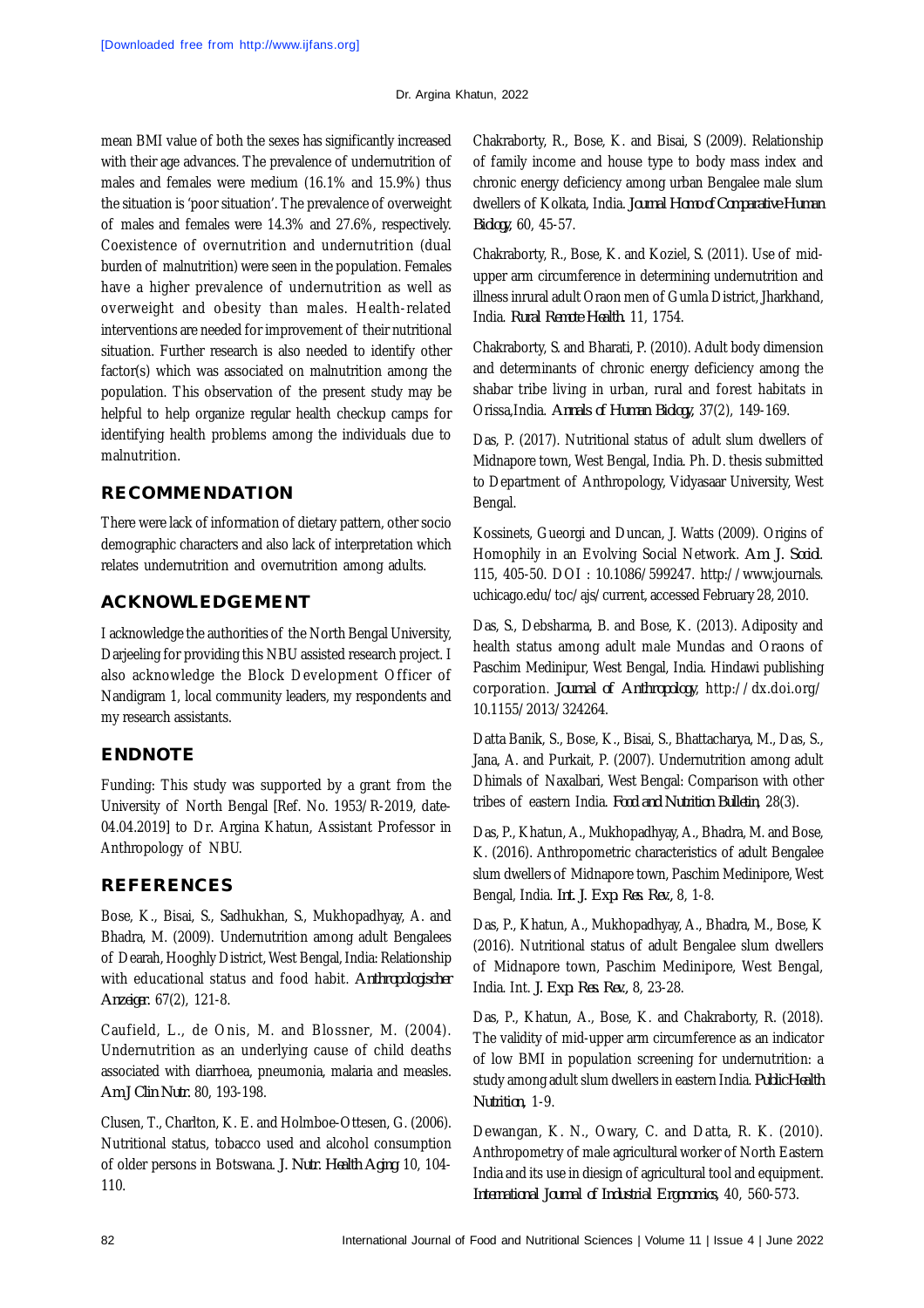#### Dr. Argina Khatun, 2022

Dutta Banik, S., Ghosh, M. and Bose, K. (2016). Anthropometric and body frame size characteristics in relation to body mass index and percentage body fat among adult Bengalee male brick-kiln workers from Murshidabad, West Bengal, India. *Anthropol Anz.,* 73(4), 313-321.

Datta Banik, S. (2016). Sitting height ratio and interpretation of BMI-based nutritional status among Sarak adults of Bundu, Ranchi, Jharkhand, India. *Slovene Anthropological Society,* 22(1), 109-115.

Ferro-Luzzi, A., Sette, S., Franklin, M. and James, W. P. (1992). A simplified approach of assessing adult chronic deficiency. *Eur J Clin Nutr.* 46(3), 173-186.

Flegal, K. M., Kit, B. K., Orpana, H. and Graubard, B. I. (2013). Association of all-cause mortality with overweight and obesity using standard body mass index categories: a systematic review and meta-analysis. *JAMA*. 309, 71-82.

Ghosh, M. and Bose, K. (2015). Assessment of undernutrition among male Bhumijs of West Bengal, India:A comparison of body mass index and mid-upper arm circumference. *Human Biology Review,* 4(2), 140-149.

The Global Nutrition Report 2018. <https://globalnutrition> report.org/reports/global-nutrition-report-2018.

International Institute for Population Sciences (IIPS) and ICF. 2017. National Family Health Survey (NFHS-4), India, 2015-16: West Bengal. Mumbai: IIPS.

James, W. P., Mascie-Taylor, G. C., Norgan, N. G., Bistrian, B. R., Shetty, P. S. and Ferro-Luzzi, A. (1994). The value of arm circumference measurements in assessing chronic energy deficiency in Third World adults. *Eur J Clin Nutr.,* 48(12), 883-894.

James, W. P. T., Jackson-Leach, R., Ni Mhurchu, C., Kalamara, E., Shayeghi, M., Rigby, N. J. (2004). Overweight and obesity (high body mass index) In: Ezzati, M., Lopez, A. D., Rodgers, A., Murray, C. J. L., editors.

Jose, S. (2011). Adult undernutrition in India: is there a huge gender gap? *Econ Polit Wkly,* 46, 95-102.

Karmakar, N., Pradhan, U., Saha, I., Ray, S., Parthasarathi, R. and Sinha, R. (2019). Overweight and obesity among adults in rural Bengal: A community-based cross-sectional study. *CHRISMED J Health Res.* 6, 23-9.

Khairnar, M. R., Kumar, P. G. and Kusumakar, A. (2021). Updated BG prasad socioeconomic status classification for the year 2021. *J Indian Assoc Public Health Dent*., 19, 154-5.

Khatun, A., Das, P. and Bose, K. (2020). Nutritional status in relation to socio-economic condition of adult Bengalee Slum Dwellers: case of Midnapore ton, est bengal. (Edited by Das Mithun, Biswas Subir and Sarit kumar Chakraorty). Health Disparity and Health Equity: Indigenous people and Beyond. Rawat publications. *IGRMS*. Part 2, 99-110.

Khongsdier, R. (2002). Body mass index and morbidity in adult males of the War Khasi in Northeast India. *Eur J Clin Nutr*., 56, 484-489.

Lee, R. D. and Nieman, D. C. (2003). *Nutritional Assessment,* New York: McGraw-Hill.

Lohman, T. G., Roche, A. F. and Martorell, R. (1988). Anthropometric standardization reference manual Chicago, Ill, USA: *Human Kinetics Books*.

Mandal, S., Sinha, N. K., Samanta, P., Das, S. and Bose, K. (2011). Anthropometric assessment of nutritional status among college women of Midnapore, West Bengal, India. *International Journal of Life Science and Pharma Research*, 1(1), 81-87.

Mungreiphy, N. K. and Kapoor, S. (2010). Socioeconomic changes as covariates of overweight and obesity among Tangkhul Naga tribal women of Manipur, north-east India. *J Biosoc Sci*., 42, 289-305.

Nubé, M., Asenso-Okyere, W. K. and van den Boom, G. J. (1998). Body mass index as an indicator of standard of living in developing countries. *Eur J Clin Nutr*., 52(2), 136-144.

Sardar, J. C., Saha, P., De, R., Chatterjee, A. and Mondal, P. K. (2018). A Study on Overweight and Obesity among Rural Adult Populationin West Bengal. *IOSR Journal of Dental and Medical Sciences (IOSR-JDMS)* e-ISSN: 2279-0853, p-ISSN: 2279-0861. 17(6) Ver. 13 (June. 2018), 10-14. www.iosr journals.org.

Sarkar, R. (2016). Study on the health and nutritional status of tribal women in Godam line village of Phansidewa Block in Darjeeling District. *IOSR Journal of Humanities and Social Science*, 21(11), 15-18.

Sen, J., Mondal, N. and Dutta, S. (2013). Factors affecting overweight and obesity among urban adults: A cross-sectional study. *Epidemiol Biostat Public Health,* doi: 10.2427/8741.

Shetty, P. S. and James, W. P. (1994). Body Mass Index: A measure of Chronic Energy Deficiency in Adults. *FAO Food Nutr Pap.,* 56, 1-57.

Siddiqui, M. Z. and Donato, R. (2017). Undernutrition among adults in India: the significance of individual-level and on textual factors impacting on the likelihood of underweight across sub-populations. *Public Health Nutrition,* 20(1), 130-141.